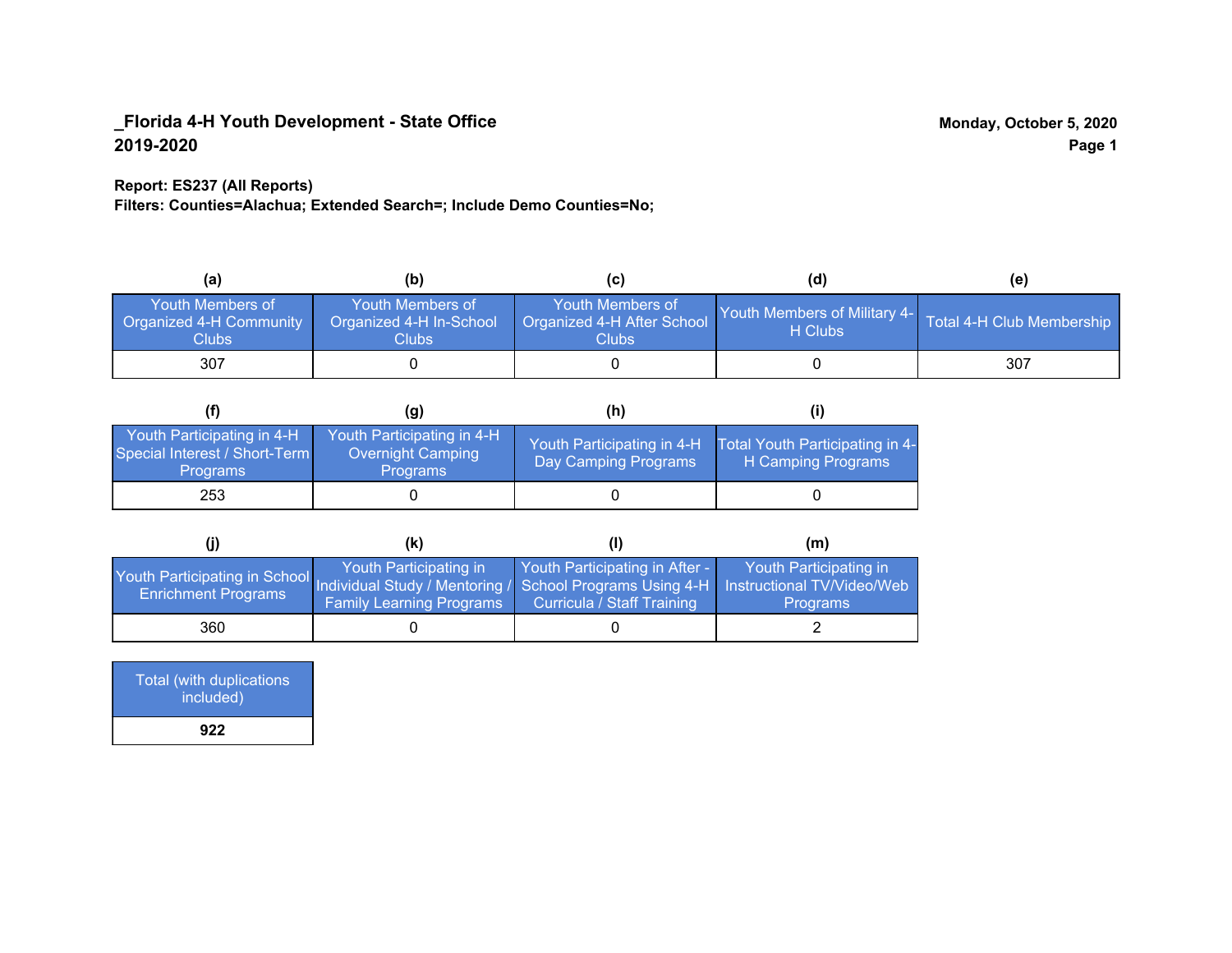**Report: ES237 (All Reports)**

**Filters: Counties=Alachua; Extended Search=; Include Demo Counties=No;**

# **School Grade (duplications eliminated)**

| Kinder | 1st | 2nd' | <b>Brd</b> | 4th | 5th | 6th | 7 <sup>th</sup> | 8th | 9th | 10 <sup>th</sup> | $\blacksquare$ 11th |                | 12th Post HS Not in School Special | Total |
|--------|-----|------|------------|-----|-----|-----|-----------------|-----|-----|------------------|---------------------|----------------|------------------------------------|-------|
|        | າາ  | 124  | 52         | 344 | 58  | 37  | 60              | 37  | 40  | ററ<br>22         | 18                  | $\overline{ }$ |                                    | 846   |

# **Gender of 4-H Youth Participants (duplications eliminated)**

| Male | Female | Total |
|------|--------|-------|
| 417  | 429    | 846   |

# **Place of Residence of 4-H Youth Participants (duplications eliminated)**

| l Farm | Towns of under 10,000 and<br>rural non-farm | Towns and cities (10,000-<br>50,000), and their suburbs | Suburbs of cities of over<br>50,000 | Central cities of over 50,000 | Total |
|--------|---------------------------------------------|---------------------------------------------------------|-------------------------------------|-------------------------------|-------|
| 143    | 153                                         |                                                         | 76                                  | 353                           | 846   |

# **Total 4-H Youth Participants (duplications eliminated)**

**Total** 

**<sup>846</sup> Note: The four totals on this page should all match.**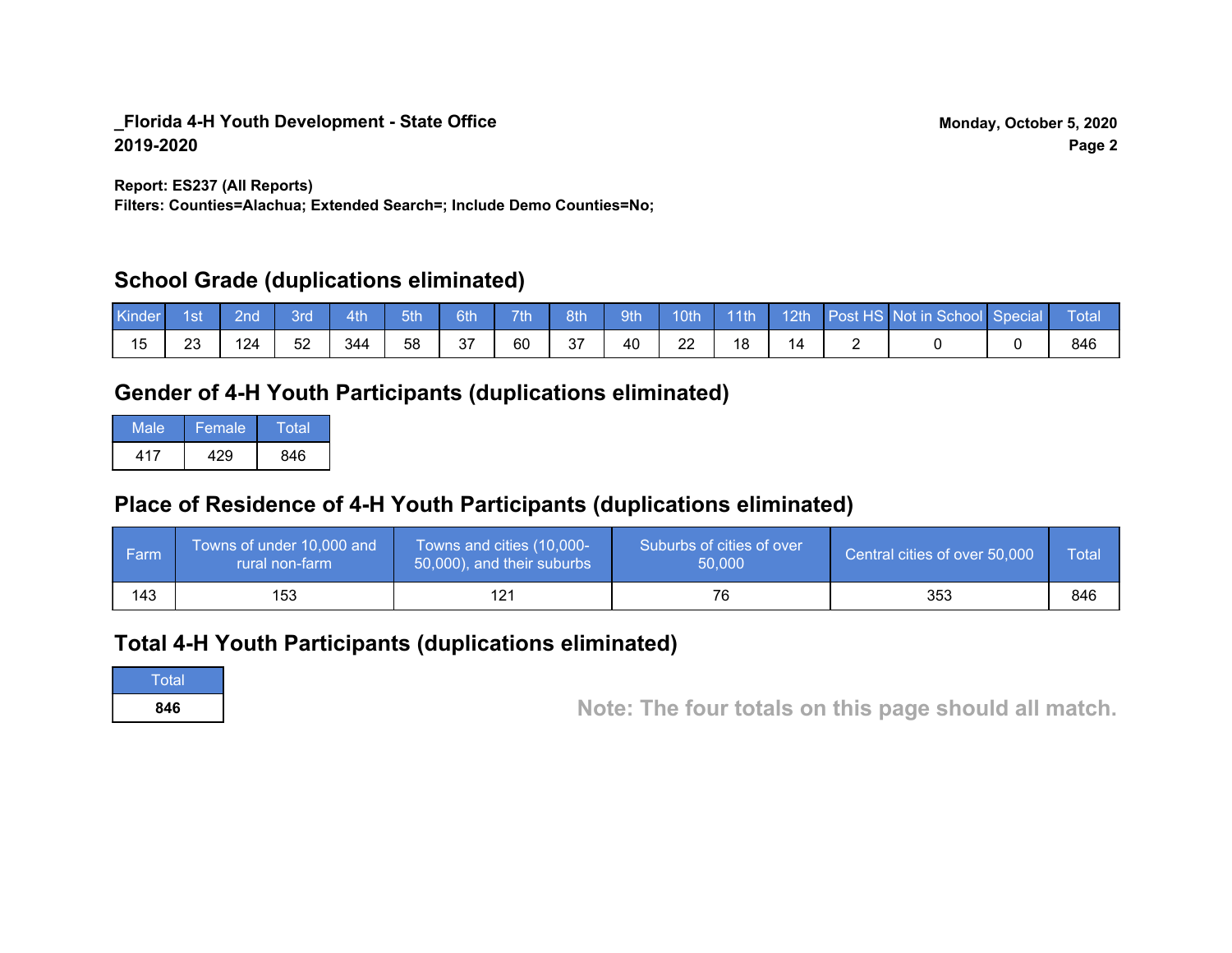#### **Report: ES237 (All Reports)**

**Filters: Counties=Alachua; Extended Search=; Include Demo Counties=No;**

| <b>ETHNICITY</b>          | <b>TOTAL YOUTH</b> |
|---------------------------|--------------------|
| <b>Hispanic or Latino</b> | 82                 |
| Not Hispanic or Latino    | 764                |

Directions: Type in the appropriate numbers for your project. Ethnicity is separate from race. YOu should indicate an ethnicity category for each participant and all racial categories that apply to each participant (i.e. a participant of more than one race would be recorded in each applicable racial category). Ideally, your total participants should equal the total of numbers in your ethicity section. Totals of racial categories will be equal to or greater than your total participants if they all report racial information.

4-H Youth Participants: Any youth taking part in programs provided as a result of action by extension personnel (professional. Paraprofessional. And volunteer). This includes youth participation in programs conducted through 1862, 1890, and 1994 land-grant universities, EFNEP, urban gardening, and other programs that may not actually use the 4-H name and emblem with participants.

| <b>RACE</b>                               | <b>TOTAL YOUTH</b> |
|-------------------------------------------|--------------------|
| American Indian or Alaskan Native         | 4                  |
| Asian                                     | 22                 |
| <b>Black or African American</b>          | 112                |
| Native Hawaiian or other Pacific Islander | O                  |
| White                                     | 497                |
| Youth Indicating More Than One Race       | 203                |
| <b>Undetermined</b>                       | 8                  |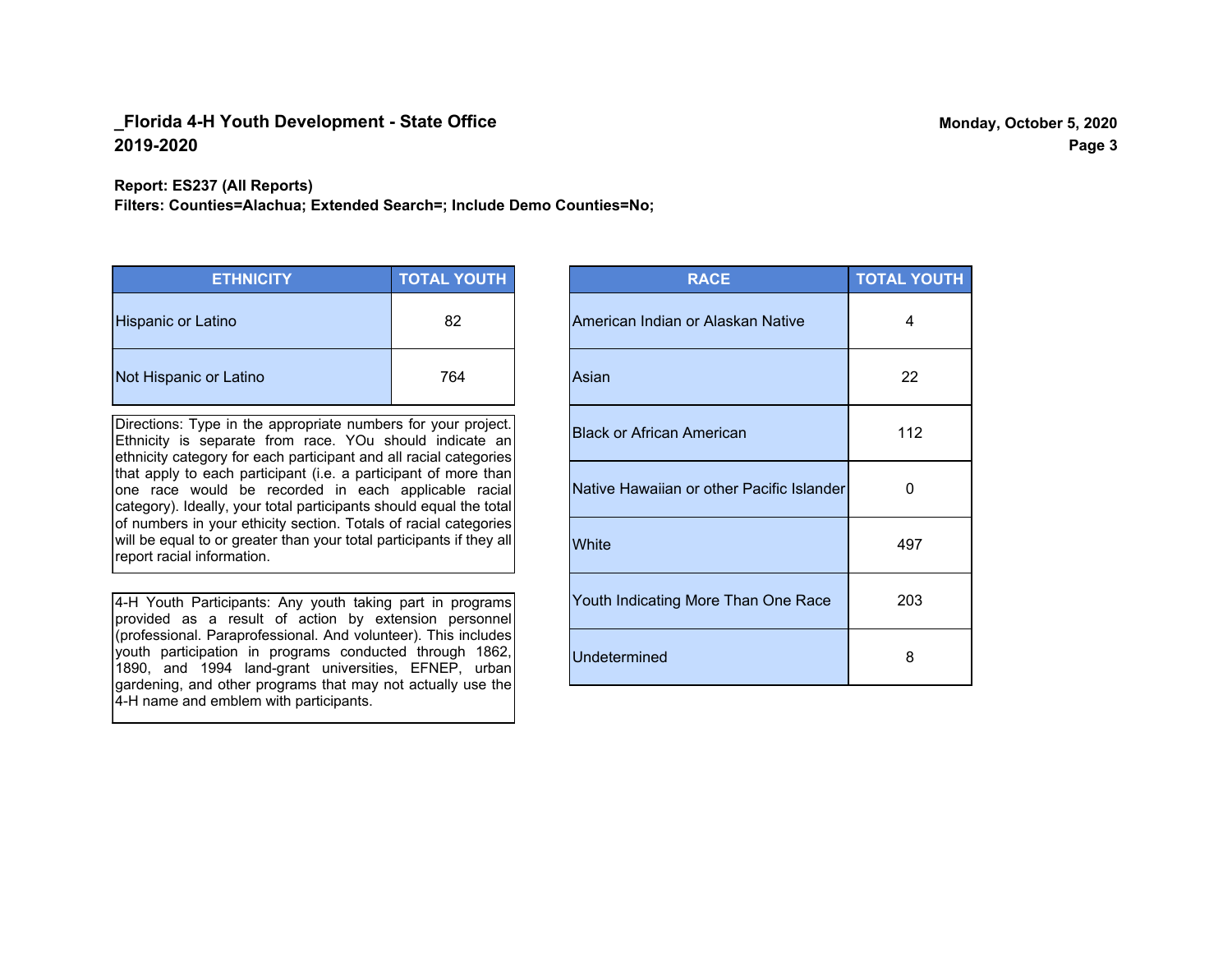**Report: ES237 (All Reports)**

**Filters: Counties=Alachua; Extended Search=; Include Demo Counties=No;**

| Total Number of<br><b>Adult Volunteers</b> | <b>Total Number of</b><br><b>Youth Volunteers</b> | Total |
|--------------------------------------------|---------------------------------------------------|-------|
| 79                                         | 39                                                | 118   |

Adult Volunteer: Unpaid support for the 4-H program by an individual beyond high school age.

Youth Volunteer: Unpaid support for the 4-H program by a person who has not yet graduated from high school.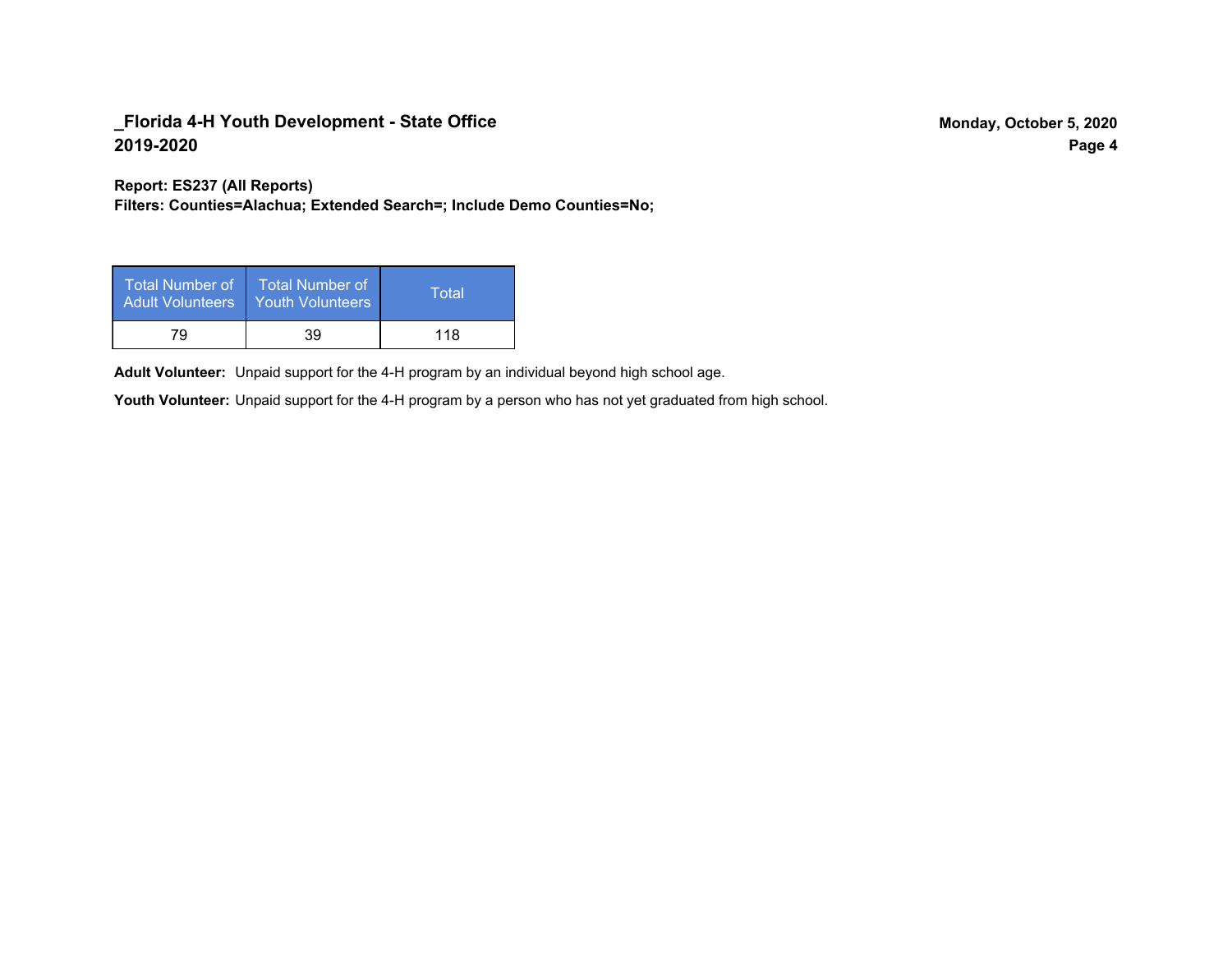## **Filters: Counties=Alachua; Extended Search=; Include Demo Counties=No; Report: ES237 (All Reports)**

| : Agriculture Awareness<br>_School Enrichment - Agriculture Awareness<br>School Enrichment - Pizza Garden<br><b>Animals</b><br>(4-H Cloverbuds- ANIMALS & PETS)-retired project | 189<br>$\mathbf 0$<br>$\mathbf 0$<br>189 |
|---------------------------------------------------------------------------------------------------------------------------------------------------------------------------------|------------------------------------------|
|                                                                                                                                                                                 |                                          |
|                                                                                                                                                                                 |                                          |
|                                                                                                                                                                                 |                                          |
|                                                                                                                                                                                 |                                          |
|                                                                                                                                                                                 |                                          |
|                                                                                                                                                                                 | $\mathbf 0$                              |
| (CAGED BIRDS) Retired Project                                                                                                                                                   | $\mathbf 0$                              |
| (GOATS) Retired Project                                                                                                                                                         | $\mathbf 0$                              |
| (GOATS-Pygmy) Retired Project                                                                                                                                                   | $\mathbf 0$                              |
| (HORSE-Advanced Horsemanship) Retired Project                                                                                                                                   | $\mathbf 0$                              |
| (HORSE - Horsemanship Science) Retired Project                                                                                                                                  | $\mathbf 0$                              |
| (LLAMAS AND ALPACAS)-retired project                                                                                                                                            | $\mathbf 0$                              |
| (POCKET PETS) Retired Project                                                                                                                                                   | $\mathbf 0$                              |
| <b>ANIMAL SCIENCES</b>                                                                                                                                                          | $\mathbf 0$                              |
| <b>BEEF</b>                                                                                                                                                                     | 19                                       |
| <b>CATS</b>                                                                                                                                                                     | 1                                        |
| <b>DAIRY CATTLE</b>                                                                                                                                                             | $\overline{7}$                           |
| <b>DOGS</b>                                                                                                                                                                     | 6                                        |
| GOATS (Dairy)                                                                                                                                                                   | 14                                       |
| GOATS (Meat)                                                                                                                                                                    | 10                                       |
| <b>HORSE</b>                                                                                                                                                                    | 19                                       |
| HORSE (Horseless Horse)                                                                                                                                                         | $\mathbf 0$                              |
| <b>PETS</b>                                                                                                                                                                     | 5                                        |
| <b>POULTRY</b>                                                                                                                                                                  | 17                                       |
| <b>RABBITS</b>                                                                                                                                                                  | 18                                       |
| <b>SHEEP</b>                                                                                                                                                                    | $\pmb{0}$                                |
| <b>SWINE</b>                                                                                                                                                                    | 63                                       |
|                                                                                                                                                                                 | 179                                      |

| <b>Biological Sciences</b>                            |          |
|-------------------------------------------------------|----------|
| (4-H Cloverbuds-SCIENCE & TECHNOLOGY) Retired Project | 0        |
| (Marine/Aquatic-AQUARIUMS) Retired Project            | 0        |
| (Marine/Aquatic- WETLANDS) Retired Project            | $\Omega$ |
| (Sciences-WINGS) Retired Project                      | $\Omega$ |
| (Wildlife - Bats) Retired Project                     | $\Omega$ |
| (Wildlife - Butterflies- WINGS) Retired Project       | $\Omega$ |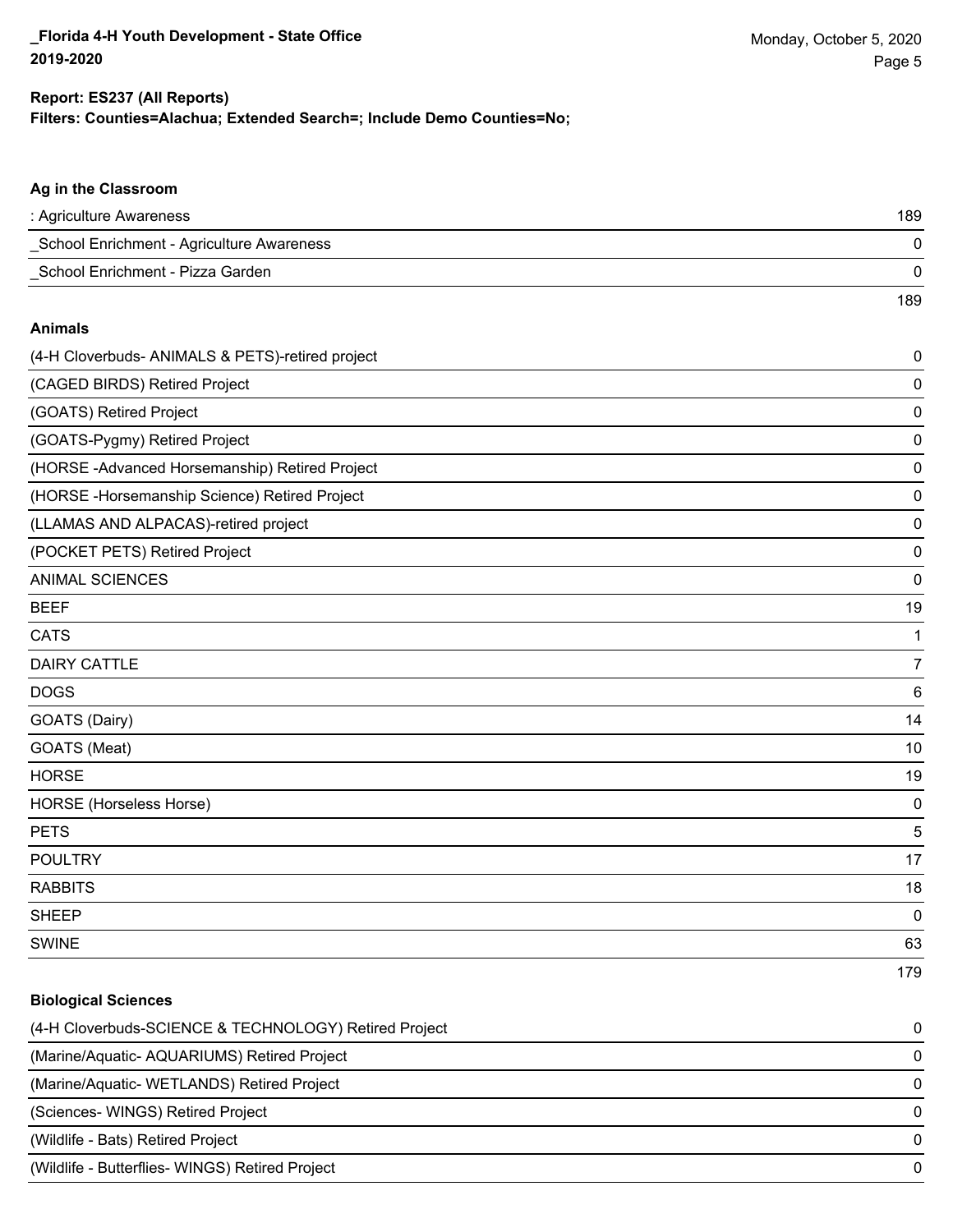### **Report: ES237 (All Reports)**

**Filters: Counties=Alachua; Extended Search=; Include Demo Counties=No;**

| (Wildlife- BLUEBIRDS) Retired Project                     | $\mathbf 0$ |
|-----------------------------------------------------------|-------------|
| : ABCs of ENTOMOLOGY                                      | $\mathbf 0$ |
| : Entomology-Apiary/Beekeeping                            | $\mathbf 0$ |
| : Meat Sciences                                           | $\mathbf 0$ |
| : Natural Sciences                                        | $\mathbf 0$ |
| School Enrichment - Embryology                            | 360         |
| School Enrichment- Natural Sciences                       | $\mathbf 0$ |
| <b>INSECTS (ENTOMOLOGY)</b>                               | 9           |
| MARINE SCIENCE AND AQUATIC SCIENCES                       | $\mathbf 0$ |
| <b>SCIENCE DISCOVERY</b>                                  | 26          |
| <b>VETERINARY SCIENCE</b>                                 | 3           |
|                                                           | 398         |
| <b>Civic Engagement</b>                                   |             |
| (4-H Cloverbuds- CITIZENSHIP)-retired project             | 0           |
| (Citizenship-INTERGENERATIONAL) Retired Project           | $\mathbf 0$ |
| <b>CITIZENSHIP</b>                                        | 0           |
| CITIZENSHIP-COMMUNITY SERVICE                             | 3           |
| CULTURAL AND GLOBAL EDUCATION                             | 0           |
|                                                           | 3           |
| <b>Communications and Expressive Arts</b>                 |             |
| (4-H Cloverbuds- COMMUNICATIONS) Retired Project          | 0           |
| (4-H Cloverbuds- VISUAL-LEISURE ARTS) Retired Project     | 0           |
| (FILMMAKING) Retired Project                              | $\mathbf 0$ |
| (LEISURE ARTS- Arts & Crafts) Retired Project             | 0           |
| (Leisure Arts- COLLECTIBLES) Retired Project              | $\mathbf 0$ |
| (PHOTOGRAPHY) Retired Project                             | 0           |
| (PUBLIC SPEAKING) Retired Project                         | 0           |
| (VISUAL ARTS) Retired Project                             | 0           |
| School Enrichment - 4-H Tropicana Public Speaking Program | $\mathbf 0$ |
| COMMUNICATIONS AND PUBLIC SPEAKING                        | 0           |
| <b>EXPRESSIVE ARTS</b>                                    | 10          |
| <b>VISUAL ARTS</b>                                        | 0           |
|                                                           | 10          |
| <b>Community / Volunteer Service</b>                      |             |

(Citizenship-PUBLIC ADVENTURES) Retired Project 0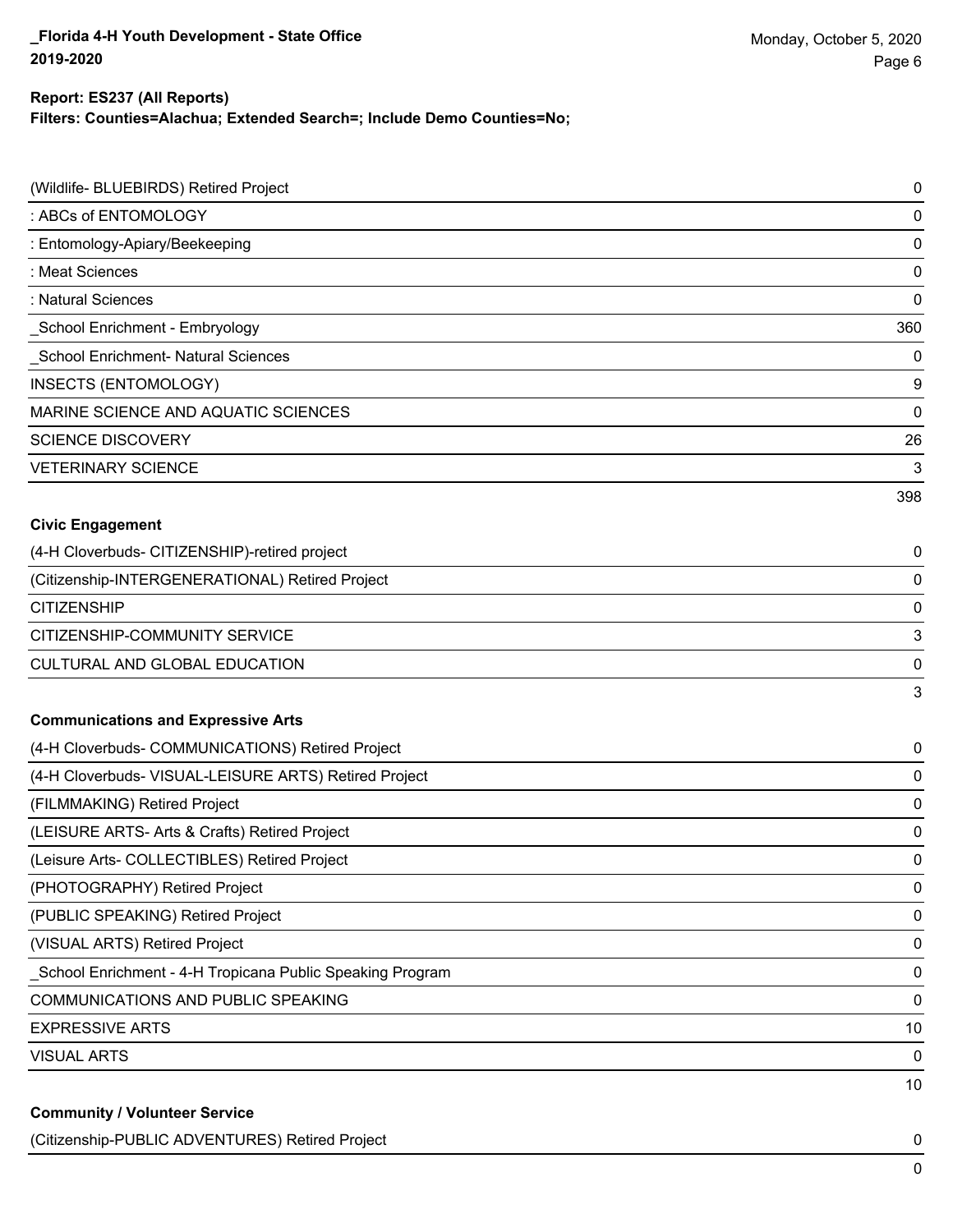**Consumer and Family Science**

## **Filters: Counties=Alachua; Extended Search=; Include Demo Counties=No; Report: ES237 (All Reports)**

| (4-H Cloverbuds- CLOTHING) Retired project                   | 0  |
|--------------------------------------------------------------|----|
| (CHILD DEVELOPMENT Babysitting) Retired Project              | 0  |
| (Clothing - SELECTION) Retired Project                       | 0  |
| (Clothing - SEWING) Retired Project                          | 0  |
| (Clothing-Sewing- QUILTING) Retired Project                  | 0  |
| (CONSUMER EDUCATION AND SHOPPING) Retired Project            | 0  |
| (Human Development - Talking with TJ) Retired Project        | 0  |
| (HUMAN DEVELOPMENT) Retired Project                          | 0  |
| (Human Development-CHOICES) Retired Project                  | 0  |
| (Money Management - FINANCIAL CHAMPIONS) Retired Project     | 0  |
| : Consumer Choices Event                                     | 0  |
| 4-H CLOVERBUDS                                               | 73 |
| Animal Science- ALL ABOUT ANIMALS                            | 0  |
| Animal Sciences- LIVESTOCK JUDGING                           | 0  |
| Animals-PETS/SMALL ANIMALS                                   | 0  |
| CHILD DEVELOPMENT & CHILD CARE                               | 0  |
| Citizenship-SERVICE LEARNING                                 | 0  |
| <b>CLOTHING &amp; SEWING</b>                                 | 0  |
| <b>Exploring Farm Animals</b>                                | 0  |
| Hog-n-Ham Project                                            | 0  |
| Marine Science                                               | 0  |
| MONEY MANAGEMENT                                             | 0  |
| Performing Arts-DANCE/MOVEMENT                               | 0  |
| Pet Pals                                                     | 0  |
| Plant Pals, K-3 (5-8 yrs)                                    | 0  |
| test                                                         | 0  |
| Wildlife - Birds                                             | 0  |
|                                                              | 73 |
| <b>Environmental Education / Earth Sciences</b>              |    |
| (4-H Cloverbuds- ENVIRONMENT-Earth Sciences) Retired Project | 0  |
| : Recycling                                                  | 0  |
| : Water Education                                            | 0  |
| School Enrichment - Project Learning Tree                    | 0  |
| School Enrichment- Environmental Sciences                    | 0  |
| <b>EARTH SCIENCES</b>                                        | 8  |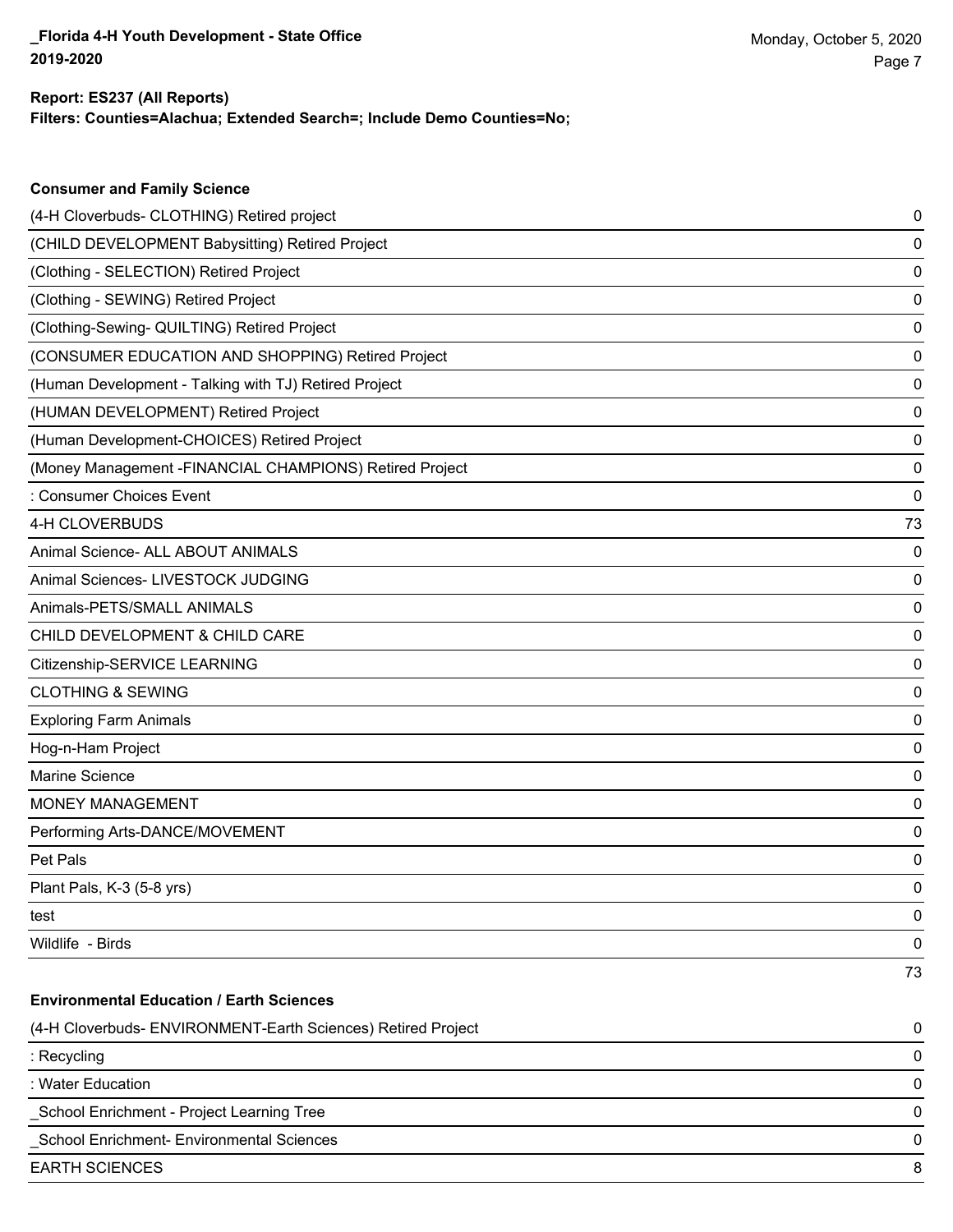#### **Report: ES237 (All Reports)**

**Filters: Counties=Alachua; Extended Search=; Include Demo Counties=No;**

| <b>ENERGY</b>                                         | 0           |
|-------------------------------------------------------|-------------|
| <b>ENVIRONMENTAL SCIENCES</b>                         | 1           |
| <b>FORESTRY</b>                                       | $\mathbf 0$ |
| <b>OUTDOOR EDUCATION</b>                              | 10          |
| SOIL AND WATER SCIENCES                               | 0           |
| <b>SPORTFISHING</b>                                   | 1           |
| <b>SS - SHOOTING SPORTS</b>                           | 18          |
| <b>SS-ARCHERY</b>                                     | 15          |
| SS-HUNTING 10y/o                                      | 0           |
| SS-MUZZLELOADING 12y/o                                | $\mathbf 0$ |
| SS-RIFLE, AIR                                         | 1           |
| SS- RIFLE, SMALL BORE                                 | $\mathbf 0$ |
| SS-SHOTGUN 10y/o                                      | 4           |
| <b>WILDLIFE &amp; HABITATS</b>                        | 0           |
|                                                       | 58          |
| <b>Foods and Nutrition</b>                            |             |
| (4-H Cloverbuds- FOODS & NUTRITION) Retired Project   | 0           |
| (Food - SPORTS NUTRITION) Retired Project             | 0           |
| (FOOD AND FOOD PRESERVATION SCIENCES) Retired Project | $\mathbf 0$ |
| (FOOD PREP AND COOKING) Retired Project               | 0           |
| (Food Prep- BREADS & BREADMAKING) Retired Project     | 0           |
| (Food Prep- DAIRY FOODS) Retired Project              | 0           |
| (Food Prep- MICROWAVE MAGIC) Retired Project          | 0           |
| (Food Science- FOOD PRESERVATION) Retired Project     | $\mathbf 0$ |
| _School Enrichment - Up for the Challenge             | 0           |
| _School Enrichment - YUM                              | 0           |

FOOD & NUTRITION 18

## **Health**

| (Health- HEALTH ROCKS) Retired Project      |   |
|---------------------------------------------|---|
| (HEALTH: PHYSICAL ACTIVITY) Retired Project |   |
| : Healthy Living                            |   |
| PERSONAL WELL BEING                         | 4 |
|                                             |   |

\_School Enrichment - YUMMEE 0 \_School Enrichment- Nutrition 0

18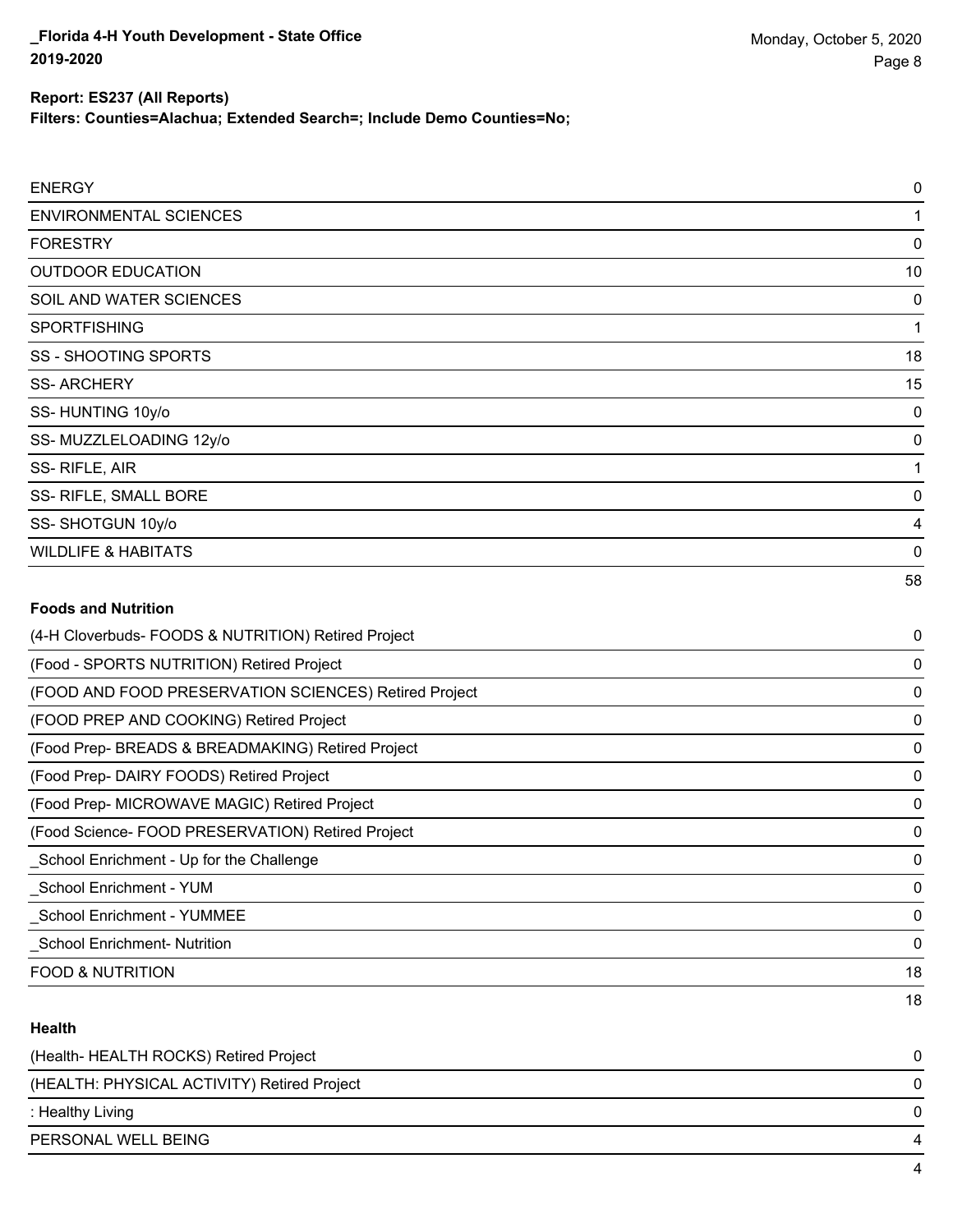#### **Report: ES237 (All Reports)**

**Filters: Counties=Alachua; Extended Search=; Include Demo Counties=No;**

| <b>Leadership and Personal Development</b>                 |    |
|------------------------------------------------------------|----|
| (4-H Cloverbuds- LEADERSHIP) Retired Project               | 0  |
| (4-H Cloverbuds_DISCOVERY Projects) Retired Project        | 0  |
| (Home Environment- CHANGING SPACES) Retired Project        | 0  |
| (Plant Sciences - Mowing for Money) Retired Project        | 0  |
| (Workforce Prep- CAREER DEVELOPMENT) Retired Project       | 0  |
| (Workforce Prep- ENTREPRENEURSHIP) Retired Project         | 0  |
| : Character Education                                      | 0  |
| : Personal Development                                     | 0  |
| <b>EXPLORING 4-H</b>                                       | 10 |
| LEADERSHIP DEVELOPMENT                                     | 6  |
| <b>WORKPLACE PREPARATION</b>                               | 0  |
|                                                            | 16 |
| <b>Personal Safety</b>                                     |    |
| (Health and Safety- ATV SAFETY) Retired Project            | 0  |
| (Health- EMERGENCY PREPARDNESS) Retired Project            | 0  |
| <b>ATV SAFETY</b>                                          | 0  |
| <b>SAFETY</b>                                              | 1  |
|                                                            | 1  |
| <b>Physical Sciences</b>                                   |    |
| (ASTRONOMY) Retired Project                                | 0  |
| : Weather and Climate                                      | 0  |
| <b>AEROSPACE</b>                                           | 0  |
|                                                            | 0  |
| <b>Plant Science</b>                                       |    |
| (4-H Cloverbuds- PLANT SCIENCES-Gardening) Retired Project | 0  |
| (GROWING CITRUS) Retired Project                           | 0  |
| (Plant Sciences-GARDENING) Retired Project                 | 0  |
| (Plants - Gardening- FLOWERS) Retired Project              | 0  |

(Plants -Gardening- VEGETABLES) Retired Project 0

(Plants -Gardening-CONTAINER GARDENING) Retired Project 0

\_School Enrichment- Gardening and Plants 0

GARDENING AND PLANTS 5

GARDENING AND PLANTS: JR MASTER GARDENER 0